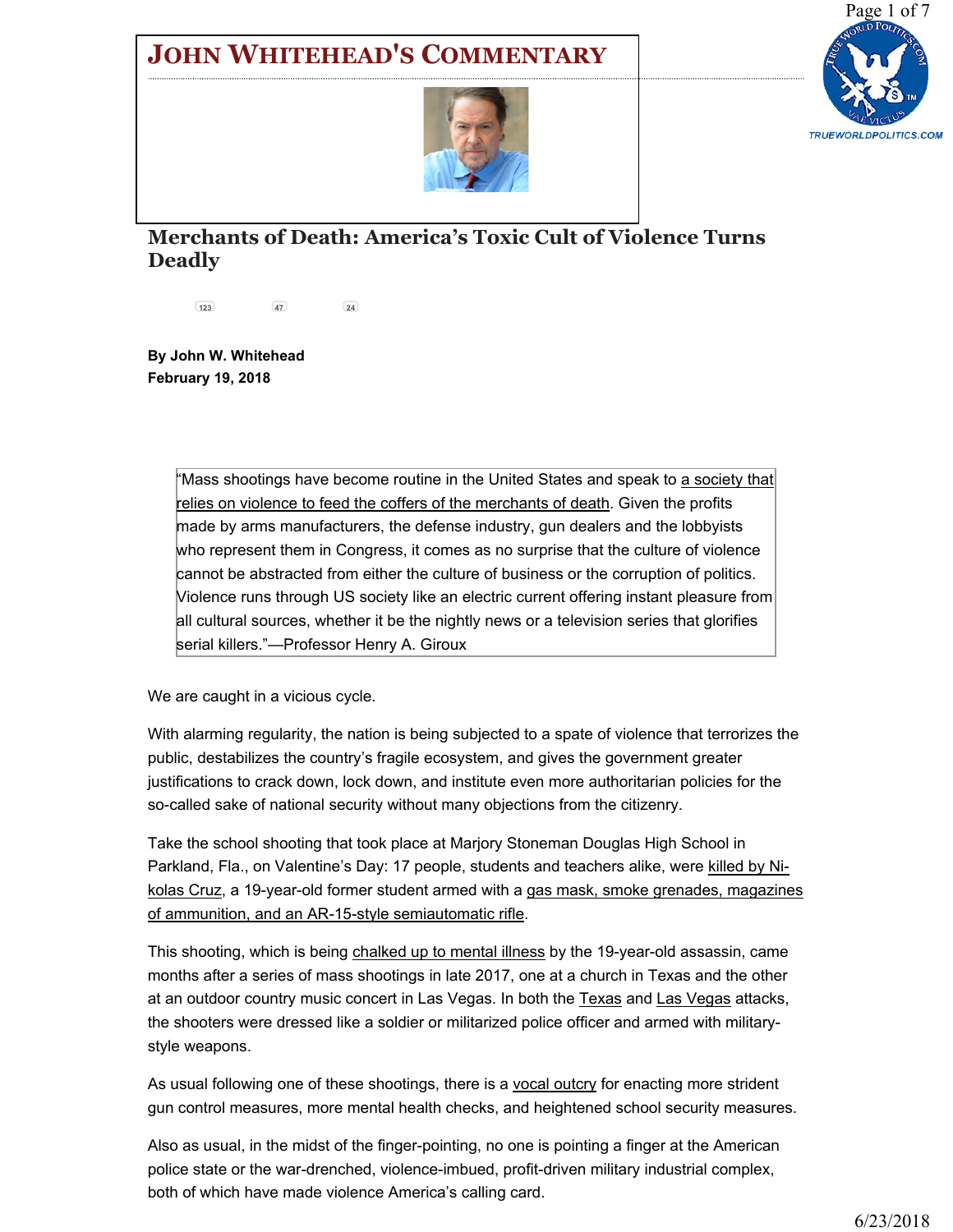Ask yourself: Why do these mass shootings keep happening? Who are these shooters modelling themselves after? Where are they finding the inspiration for their weaponry and tactics? Whose stance and techniques are they mirroring?

Mass shootings have taken place at churches, in nightclubs, on college campuses, on military bases, in elementary schools, in government offices, and at concerts. In almost every instance, you can connect the dots back to the military-industrial complex, which continues to dominate, dictate and shape almost every aspect of our lives.

We are a military culture engaged in continuous warfare.

We have been a nation at war for most of our existence.

We are a nation that makes a living from killing through defense contracts, weapons manufacturing and endless wars.

We are being fed a steady diet of violence through our entertainment, news and politics.

All of the military equipment featured in blockbuster movies is provided—at taxpayer expense—in exchange for carefully placed promotional spots.

Back when I was a boy growing up in the 1950s, almost every classic sci fi movie ended with the heroic American military saving the day, whether it was battle tanks in *Invaders from Mars* (1953) or military roadblocks in Invasion of the Body Snatchers (1956).

What I didn't know then as a schoolboy was the extent to which the Pentagon was paying to be cast as America's savior. By the time my own kids were growing up, it was Jerry Bruckheimer's blockbuster film Top Gun-created with Pentagon assistance and equipment—that boosted civic pride in the military.

Now it's my grandkids' turn to be awed and overwhelmed by child-focused military propaganda in the X-Men movies. Same goes for The Avengers and Superman and the Transformers. (Don't even get me started on the war propaganda churned out by the toymakers.)

Even reality TV shows have gotten in on the gig, with the Pentagon's entertainment office influencing "American Idol," "The X-Factor," "Masterchef," "Cupcake Wars," numerous Oprah Winfrey shows, "Ice Road Truckers," "Battlefield Priests," "America's Got Talent," "Hawaii Five-O," lots of BBC, History Channel and National Geographic documentaries, "War Dogs," and "Big Kitchens." And that's just a sampling.

It's estimated that U.S. military intelligence agencies (including the NSA) have influenced over 1,800 movies and TV shows.

And then there are the growing number of video games, a number of which are engineered by or created for the military, which have accustomed players to interactive war play through military simulations and first-person shooter scenarios.

This is how you acclimate a population to war.

This is how you cultivate loyalty to a war machine.

This is how, to borrow from the subtitle to the 1964 film Dr. Strangelove, you teach a nation to "stop worrying and love the bomb."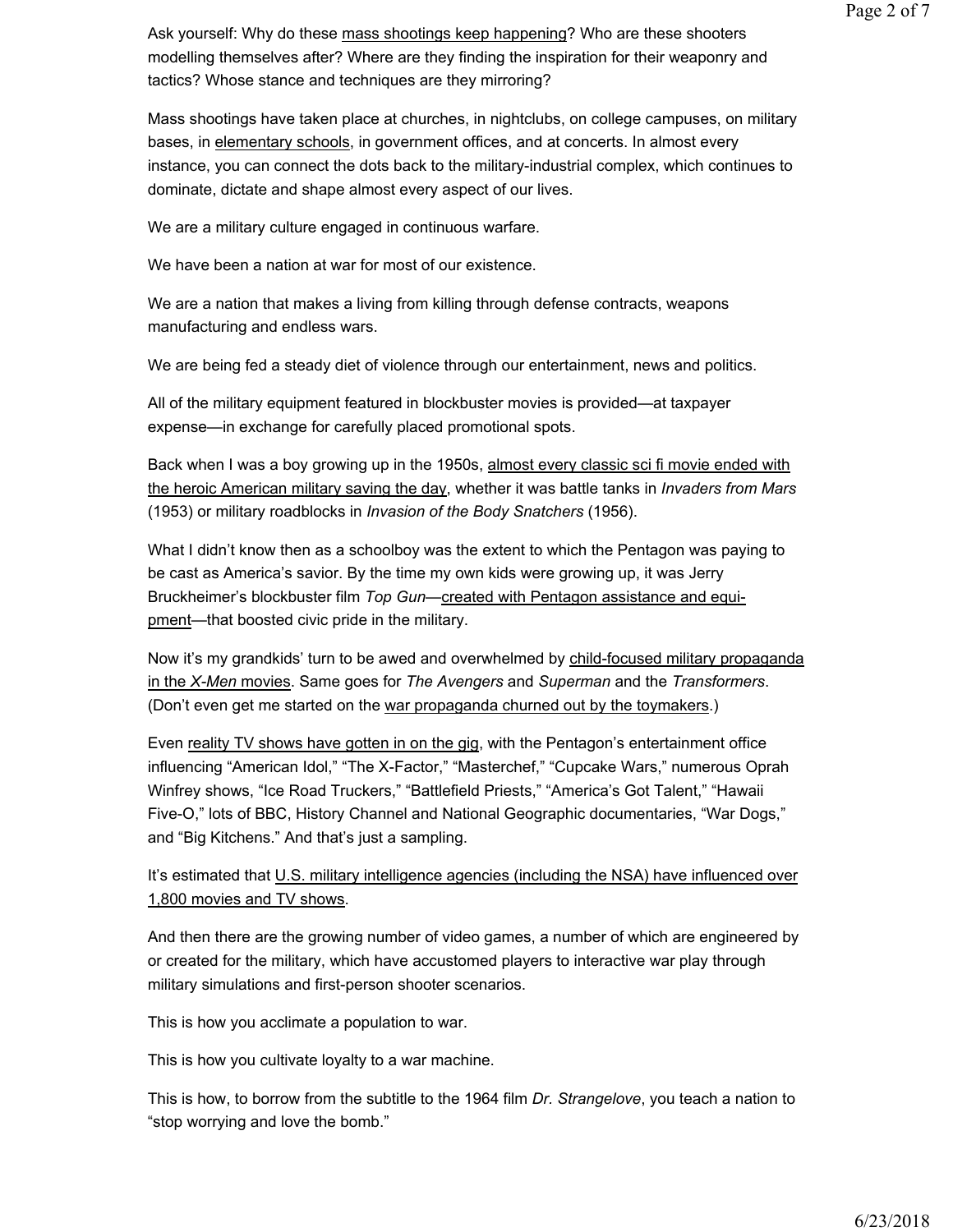As journalist David Sirota writes for Salon, "[C]ollusion between the military and Hollywood including allowing Pentagon officials to line edit scripts - is once again on the rise, with new television programs and movies slated to celebrate the Navy SEALs….major Hollywood directors remain more than happy to ideologically slant their films in precisely the pro-war, pro-militarist direction that the Pentagon demands in exchange for taxpayer-subsidized access to military hardware."

Why is the Pentagon (and the CIA and the government at large) so focused on using Hollywood as a propaganda machine?

To those who profit from war, it is—as Sirota recognizes—"a 'product' to be sold via pop culture products that sanitize war and, in the process, boost recruitment numbers….At a time when more and more Americans are questioning the fundamental tenets of militarism (i.e., budget-busting defense expenditures, never-ending wars/occupations, etc.), military officials are desperate to turn the public opinion tide back in a pro-militarist direction — and they know pop culture is the most effective tool to achieve that goal."

The media, eager to score higher ratings, has been equally complicit in making (real) war more palatable to the public by packaging it as TV friendly.

This is what professor Roger Stahl refers to as the representation of a "clean war": a war "without victims, without bodies, and without suffering":

"'Dehumanize destruction' by extracting all human imagery from target areas … The language used to describe the clean war is as antiseptic as the pictures. Bombings are 'air strikes.' A future bombsite is a 'target of opportunity.' Unarmed areas are 'soft targets.' Civilians are 'collateral damage.' Destruction is always 'surgical.' By and large, the clean war wiped the humanity of civilians from the screen … Create conditions by which war appears short, abstract, sanitized and even aesthetically beautiful. Minimize any sense of death: of soldiers or civilians."

This is how you sell war to a populace that may have grown weary of endless wars: sanitize the war coverage of anything graphic or discomfiting (present a clean war), gloss over the actual numbers of soldiers and civilians killed (human cost), cast the business of killing humans in a more abstract, palatable fashion (such as a hunt), demonize one's opponents, and make the weapons of war a source of wonder and delight.

"This obsession with weapons of war has a name: technofetishism," explains Stahl. "Weapons appear to take on a magical aura. They become centerpieces in a cult of worship."

"Apart from gazing at the majesty of these bombs, we were also invited to step inside these high-tech machines and take them for a spin," said Stahl. "Or if we have the means, we can purchase one of the military vehicles on the consumer market. Not only are we invited to fantasize about being in the driver's seat, we are routinely invited to peer through the crosshairs too. These repeated modes of imaging war cultivate new modes of perception, new relationships to the tools of state violence. In other words, we become accustomed to 'seeing' through the machines of war."

In order to sell war, you have to feed the public's appetite for entertainment.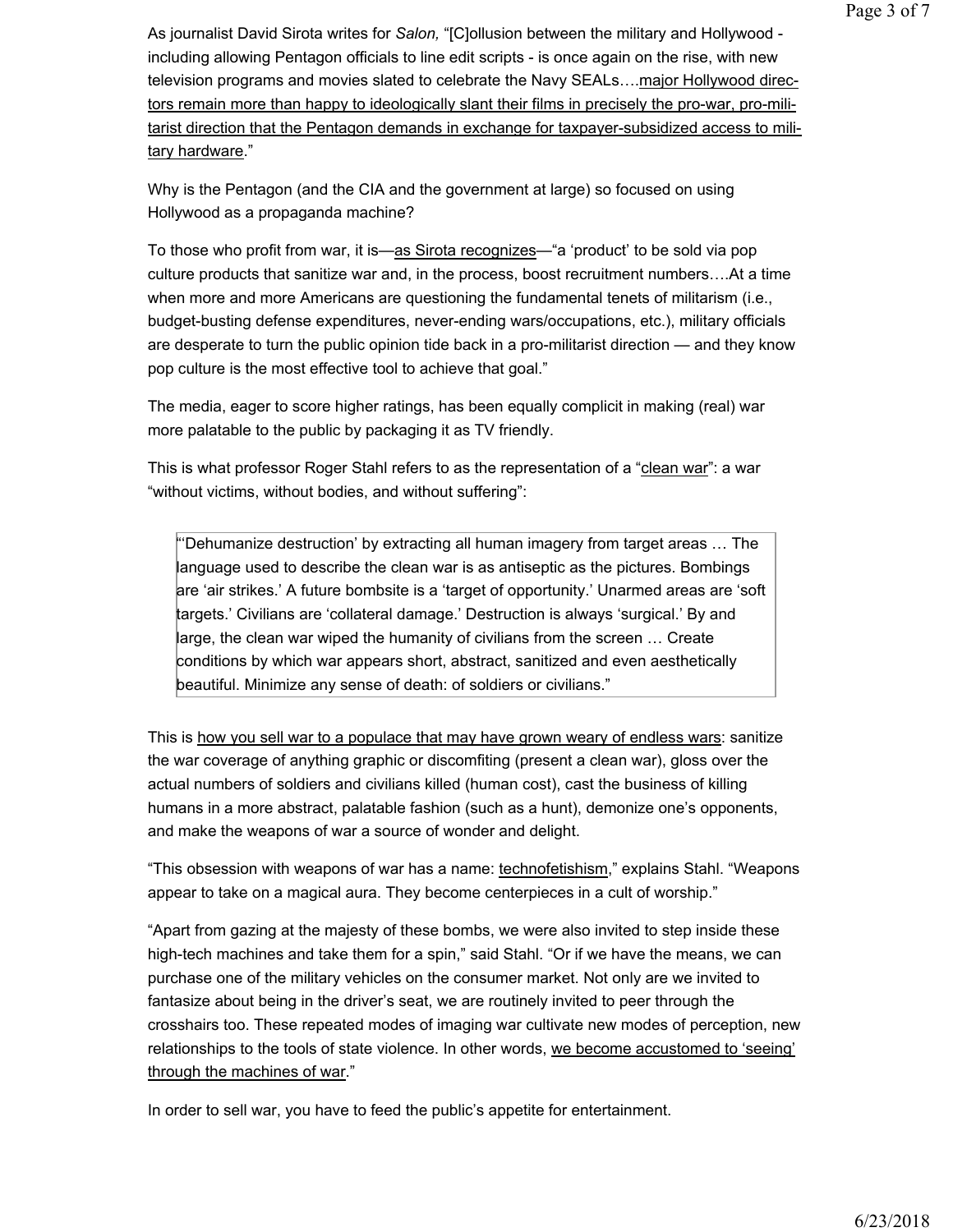Not satisfied with peddling its war propaganda through Hollywood, reality TV shows and embedded journalists whose reports came across as glorified promotional ads for the military, the Pentagon turned to sports to further advance its agenda, "tying the symbols of sports with the symbols of war."

The military has been firmly entrenched in the nation's sports spectacles ever since, having co-opted football, basketball, even NASCAR.

This is how you sustain the nation's appetite for war.

No wonder entertainment violence is the hottest selling ticket at the box office. As professor Henry Giroux points out, "Popular culture not only trades in violence as entertainment, but also it delivers violence to a society addicted to a pleasure principle steeped in graphic and extreme images of human suffering, mayhem and torture."

No wonder the government continues to whet the nation's appetite for violence and war through paid propaganda programs (seeded throughout sports entertainment, Hollywood blockbusters and video games)—what Stahl refers to as "militainment"—that glorify the military and serve as recruiting tools for America's expanding military empire.

No wonder Americans from a very young age are being groomed to enlist as foot soldiers—even virtual ones—in America's Army (coincidentally, that's also the name of a first person shooter video game produced by the military). Explorer scouts, for example, are one of the most popular recruiting tools for the military and its civilian counterparts (law enforcement, Border Patrol, and the FBI).

Writing for The Atlantic, a former Explorer scout described the highlight of the program: monthly weekend maneuvers with the National Guard where scouts "got to fire live rounds from M16s, M60 machine guns, and M203 grenade launchers… we would have urban firefights (shooting blanks, of course) in Combat Town, a warren of concrete buildings designed for just that purpose. The exercise always devolved into a free-for-all, with all of us weekend warriors emptying clip after clip of blanks until we couldn't see past the end of our rifles for all the smoke in the air."

No wonder the United States is the number one consumer, exporter and perpetrator of violence and violent weapons in the world. Seriously, America spends more money on war than the combined military budgets of China, Russia, the United Kingdom, Japan, France, Saudi Arabia, India, Germany, Italy and Brazil. America polices the globe, with 800 military bases and troops stationed in 160 countries. Moreover, the war hawks have turned the American homeland into a quasi-battlefield with military gear, weapons and tactics. In turn, domestic police forces have become roving extensions of the military—a standing army.

So when you talk about the Florida shooting, keep in mind that you're not dealing with a single shooter scenario. Rather, you're dealing with a sophisticated, far-reaching war machine that has woven itself into the very fabric of this nation.

You want to stop the gun violence?

Stop the worship of violence that permeates our culture.

Stop glorifying the military industrial complex with flyovers and salutes during sports spectacles.

Stop acting as if there is anything patriotic about military exercises and occupations that bomb hospitals and schools.